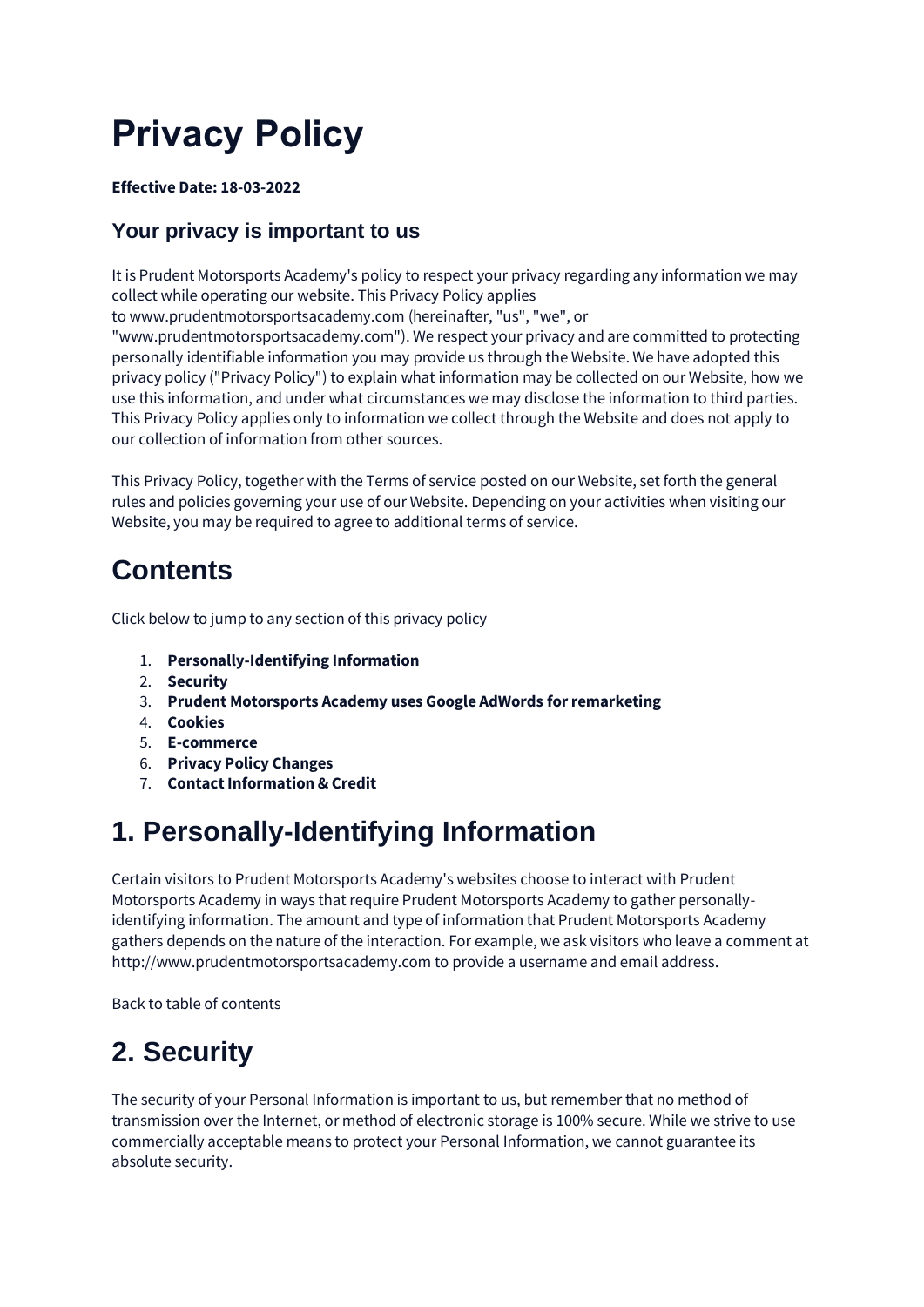[Back to table of contents](https://privacyterms.io/app/?preview=mF4e5bxJ-56jw6ymu-sCBKhO#tableofcontents)

#### **3. Prudent Motorsports Academy uses Google AdWords for remarketing**

Prudent Motorsports Academy uses the remarketing services to advertise on third party websites (including Google) to previous visitors to our site. It could mean that we advertise to previous visitors who haven't completed a task on our site, for example using the contact form to make an enquiry. This could be in the form of an advertisement on the Google search results page, or a site in the Google Display Network. Third-party vendors, including Google, use cookies to serve ads based on someone's past visits. Of course, any data collected will be used in accordance with our own privacy policy and Google's privacy policy.

You can set preferences for how Google advertises to you using the Google Ad Preferences page, and if you want to you can opt out of interest-based advertising entirely by cookie settings or permanently using a browser plugin.

[Back to table of contents](https://privacyterms.io/app/?preview=mF4e5bxJ-56jw6ymu-sCBKhO#tableofcontents)

## **4. Cookies**

To enrich and perfect your online experience, Prudent Motorsports Academy uses "Cookies", similar technologies and services provided by others to display personalized content, appropriate advertising and store your preferences on your computer.

A cookie is a string of information that a website stores on a visitor's computer, and that the visitor's browser provides to the website each time the visitor returns. Prudent Motorsports Academy uses cookies to help Prudent Motorsports Academy identify and track visitors, their usage of http://www.prudentmotorsportsacademy.com, and their website access preferences. Prudent Motorsports Academy visitors who do not wish to have cookies placed on their computers should set their browsers to refuse cookies before using Prudent Motorsports Academy's websites, with the drawback that certain features of Prudent Motorsports Academy's websites may not function properly without the aid of cookies.

By continuing to navigate our website without changing your cookie settings, you hereby acknowledge and agree to Prudent Motorsports Academy's use of cookies.

[Back to table of contents](https://privacyterms.io/app/?preview=mF4e5bxJ-56jw6ymu-sCBKhO#tableofcontents)

## **5. E-commerce**

Those who engage in transactions with Prudent Motorsports Academy – by purchasing Prudent Motorsports Academy's services or products, are asked to provide additional information, including as necessary the personal and financial information required to process those transactions. In each case, Prudent Motorsports Academy collects such information only insofar as is necessary or appropriate to fulfill the purpose of the visitor's interaction with Prudent Motorsports Academy. Prudent Motorsports Academy does not disclose personally-identifying information other than as described below. And visitors can always refuse to supply personally-identifying information, with the caveat that it may prevent them from engaging in certain website-related activities.